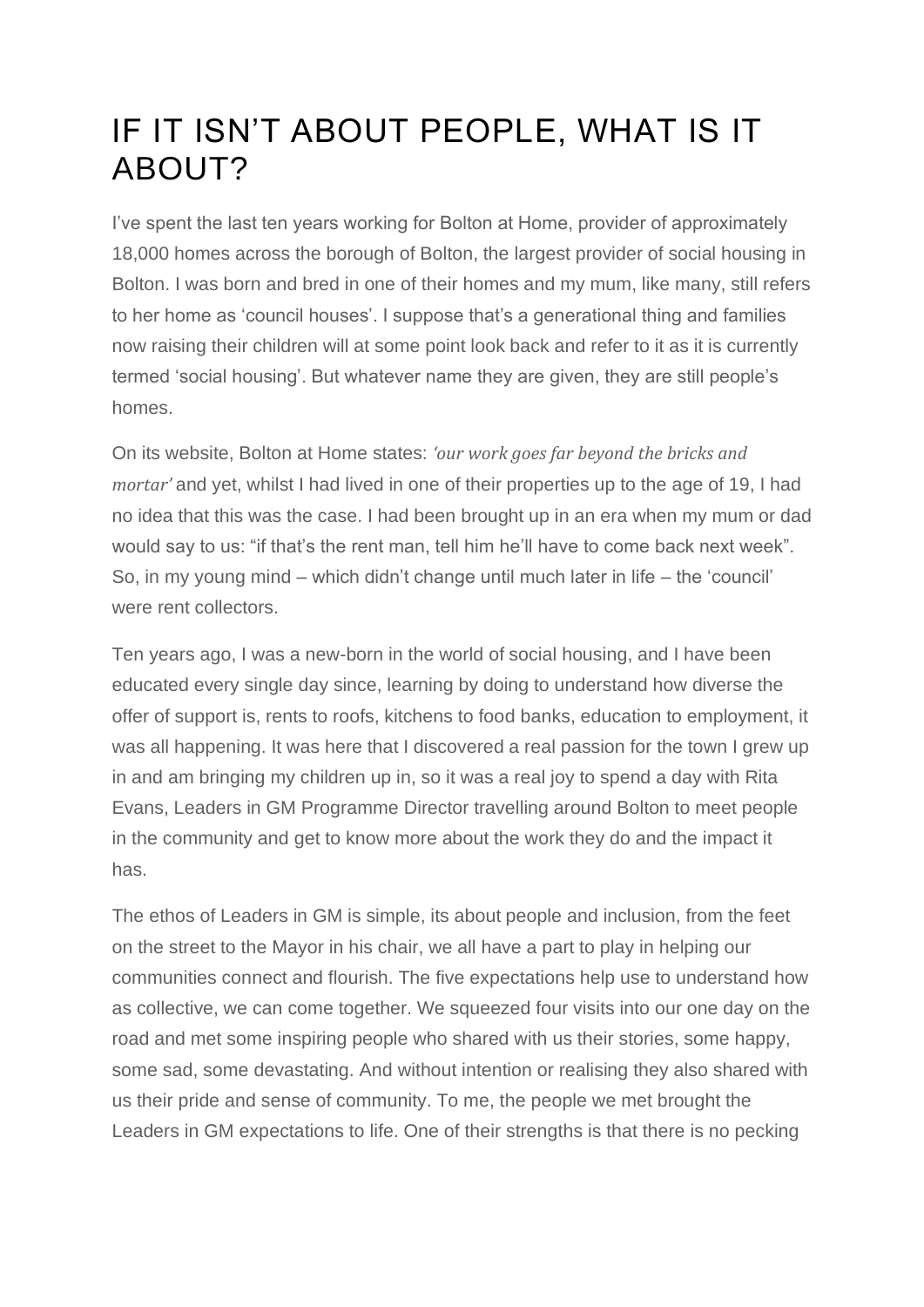order, they seem to have an unspoken mantra 'if you can help another person then why wouldn't you?'

So, I invite you to read on to find out what we saw and experienced during our visits and pick out which of the Leaders in GM expectations you can see embedded in their approaches.



#### **First stop: UCAN**

We arrived at the UCAN in Breightmet around 9.25am on a Thursday morning, at that time the weather was still making its mind up as to what mood it was in and I was thinking that perhaps I should have worn my wellies as our next stop was going to be a Men in Sheds scheme, which by its very nature was going to be outside.

Bolton has six UCAN's in total which I have visited many times. Although there is a loose structure of activities and events – for example on a Thursday it runs its job club – no two visits have ever been the same and this visit was no different. This is because one of the key strengths of the UCAN teams is that they recognise no two people are the same and no two neighbourhoods are the same.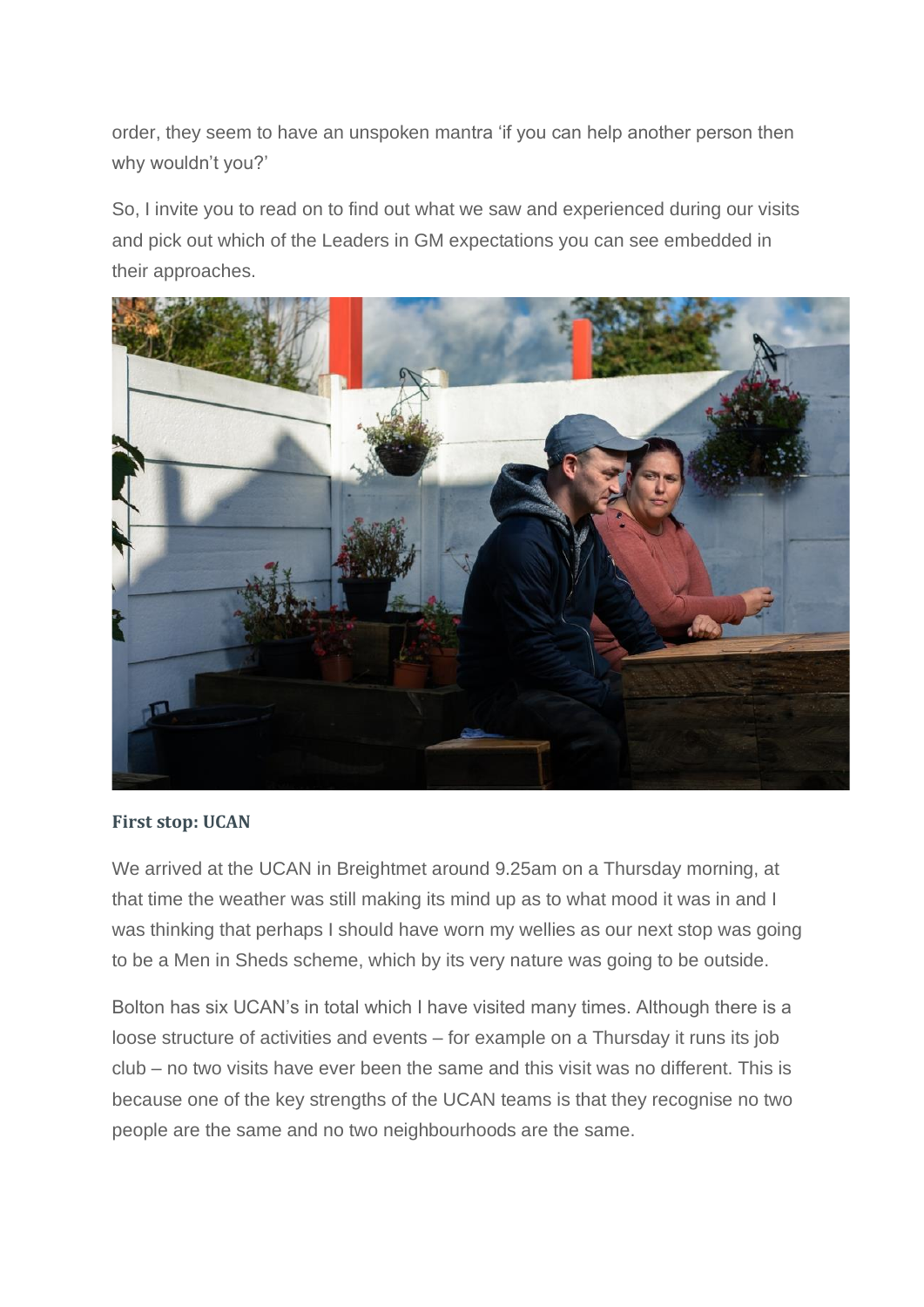As we enter, I notice that there are already two people logged onto the free-to-use computers, one was job-hunting and another was reading the local news online. It wasn't long before the door opened and in came a young man who was accompanied by a woman who began to show him how to log onto the computer. I wandered over to say hello and asked how often he used the UCAN: "I've never been before, my mum told me to come as I've recently found myself homeless and am sleeping on her sofa. She has been before, and she said that I should come along."

I asked him how he had found himself in this position and what type of support he was looking for. Having split from his partner, he had been living outside of Bolton and without his documentation. This meant he wasn't able to access various services, including registering for benefits and housing, so his only option was to sleep on his mum's sofa, which wasn't ideal as four of his siblings still lived at home. Sarah, one of the UCAN team, came along and they quickly settled into a conversation about what was important for him right now.



**'It never goes away – its part of you and you are part of the centre' – UCAN customer feedback**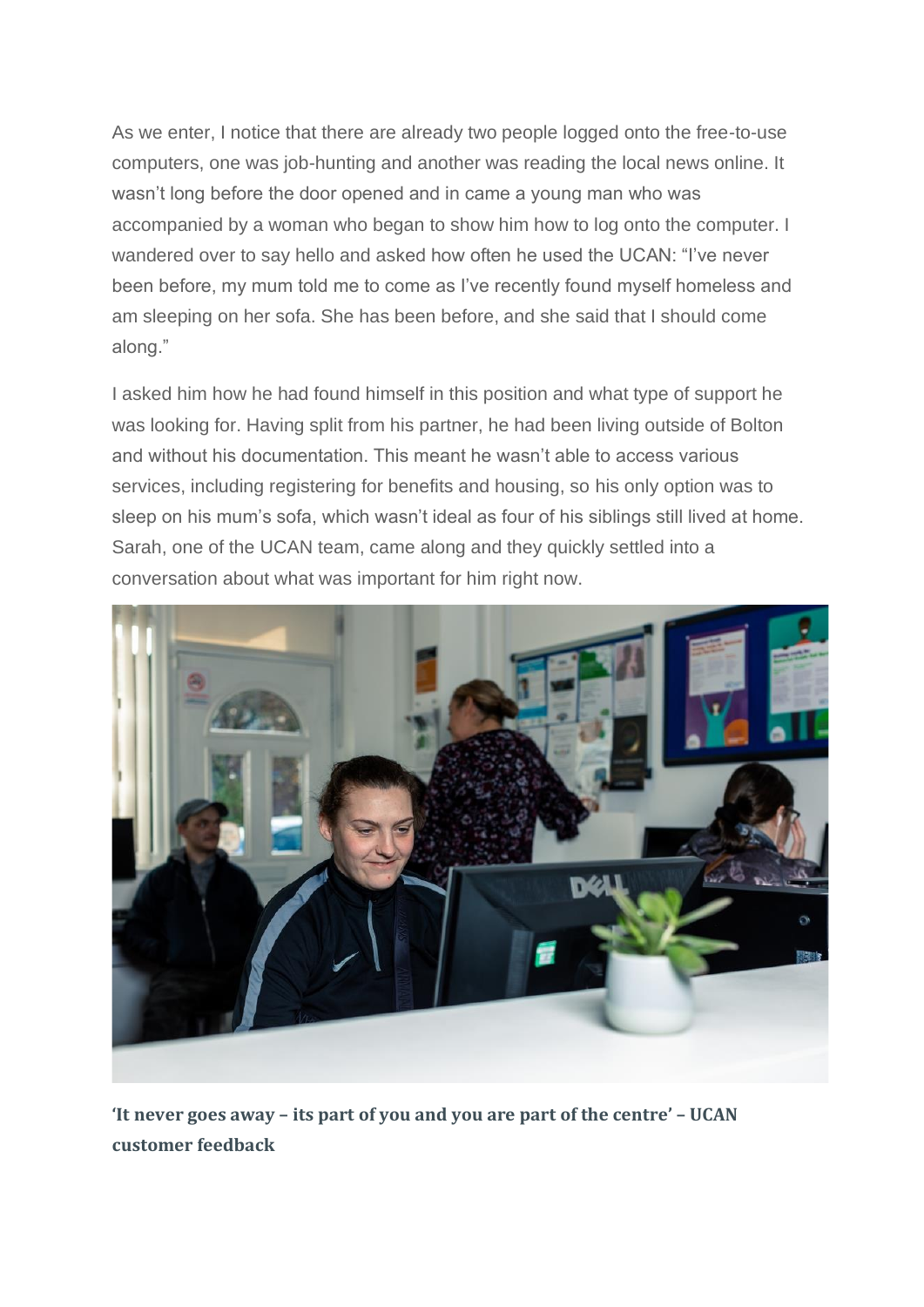More customers came in, so we joined UCAN manager Vanessa for a chat. Vanessa's passion for people is clear for everyone to see, hear and feel and it's contagious. Vanessa reeled off story after story of people who had come to UCAN looking for something, often not knowing what they were looking for themselves.

She shared with us a story of Sean who they had been working with for three years. When they first met Sean, he was clearly frustrated and often verbally aggressive, he was using a clean empty jam jar to help him read as he didn't have any reading glasses. The team at UCAN worked with Sean over a total of 53 interventions. Later, when we had a tour around the UCAN centre, we noticed a picture on the wall of a man wearing a work uniform, it turned out to be Sean who is now in full time permanent employment. Vanessa told us that Sean's story is just one of many that the team refer to as 'the Hollywood outcome'. His story has helped others understand that life can be different and that at UCAN, you are treated as a person rather than a case.

## **'It's humbling, invigorating and exasperating, but every day we hear inspiring stories of resilience and achievement. It's my ideal job." – Vanessa, Breightmet UCAN**

If you want to read more about everyday life in the UCAN centres and their communities, take a look at Len Grant's [website.](http://www.lengrant.co.uk/) Len is an urban photographer, writer and sketcher who's tells stories around social issues, giving a voice to those who are frequently unheard. He was commissioned to capture life as it is on a number of Bolton projects such as Rare as [Rubies,](http://www.asrareasrubies.org/) stories from a Bolton housing estate and [Bolton](http://www.lengrant.co.uk/work/boltonatwork) at Work.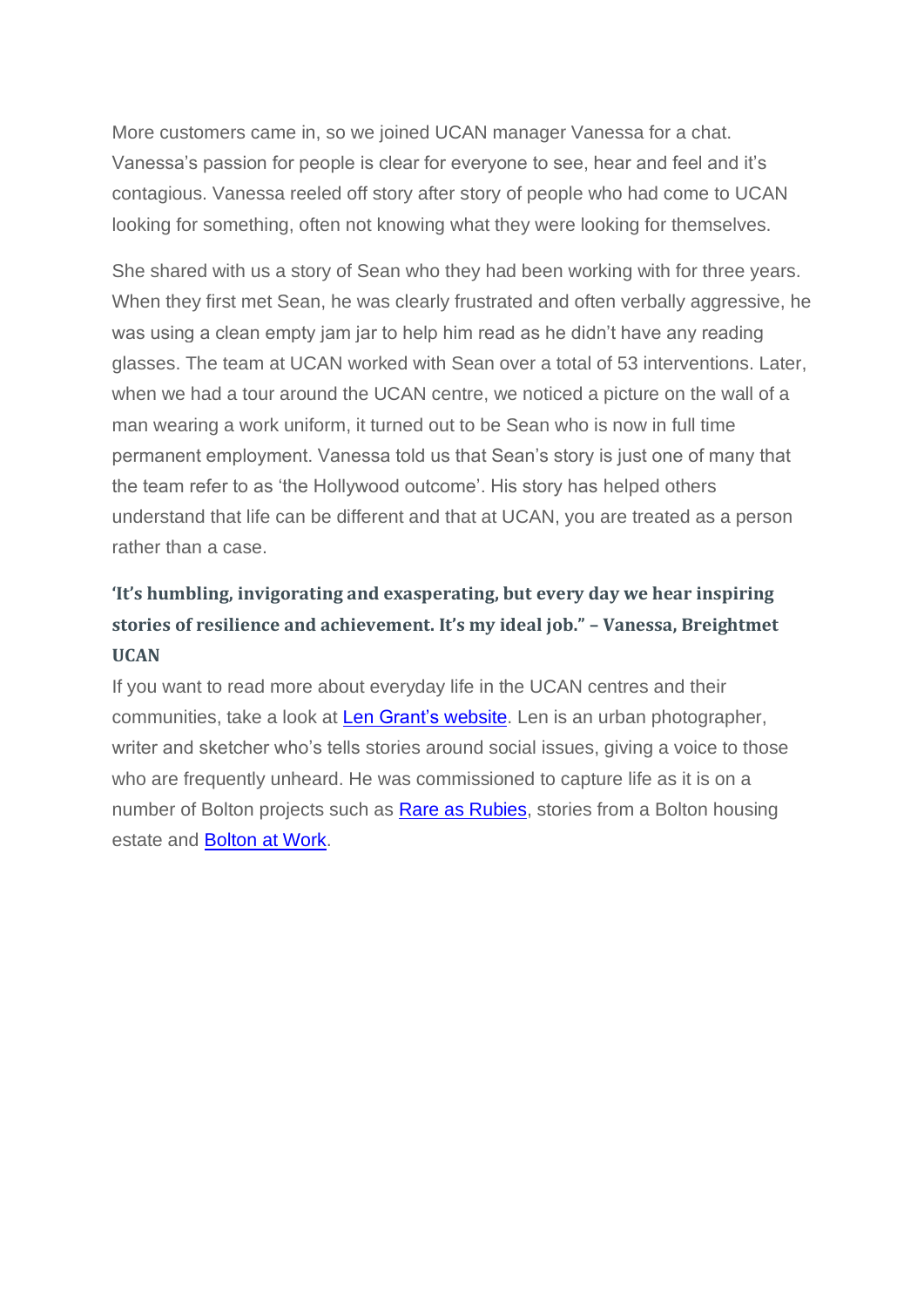

#### **Second stop: Men in Sheds**

Now, when I said I was Bolton born and bred, to be exact I lived in Farnworth until I was 24 and most of my family live close by to Willow Hey. My Uncle Glen has been working alongside the Farnworth Men in Sheds group for around a year – a project that supports older men who want to get together, share and learn new skills – showing them traditional carpentry methods used throughout the ages to build roundhouses.

Willow Hey is a real hidden gem which can only be accessed through a ginnel at the side of an elderly persons' bungalow scheme which faces a small green. When you reach the end of the ginnel you are struck by an overwhelming sense of serenity. It took me back to my history lessons in school when we would look at images of small communities which seemed to show everything you needed in one picture, people getting on with cooking, building, singing, tending vegetable patches, feeding chickens, laughing, it was all happening and within the space of a few minutes the outside world felt like it didn't exist. I suppose that's part of the charm!

We were met by Dean, who has been part of this community for around 18 months, it soon becomes clear to us that he is an incredibly caring person who would bend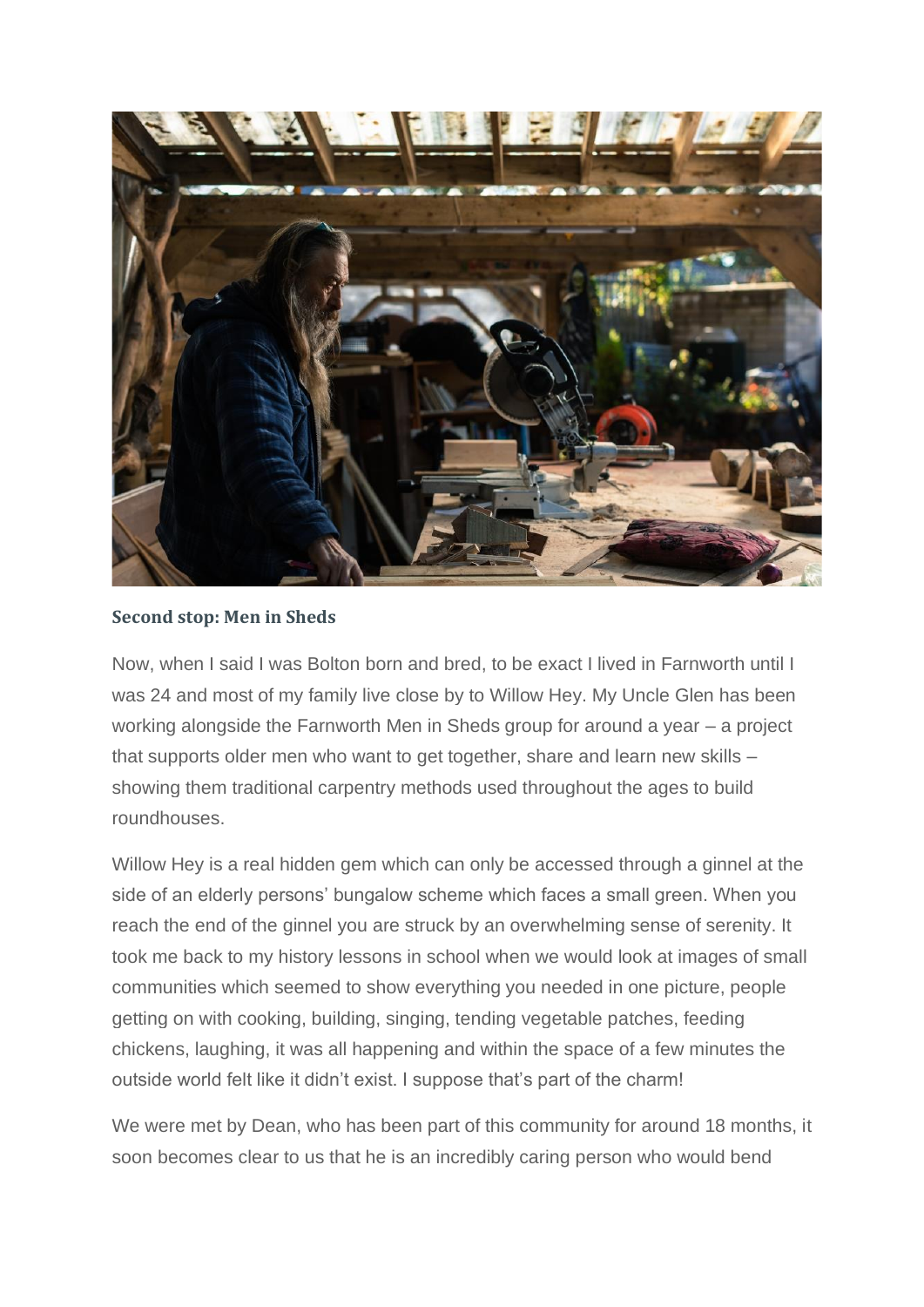over backwards to help you if he could. on the day we visited he fed the chickens, dished out the lunch, brewed and washed up and dug up some spuds.



I had met Dean before on a previous visit and he told me coming here was a life saver for him and had it not been for the camaraderie and support of the other men there, he believes he may not be here today. I walked down to the far end of the sizeable plot, where you can find two round houses which had been designed and built by Glen and 'the gang' as Chris, the community development manager who oversees the project, fondly refers to them. They are amazing and have been built using mainly wood foraged locally and traditional methods, no power tools for this gang. They pride themselves on only using modern nails and screws where necessary, although Glen plans to change this in the future as they are looking into traditional blacksmith skills, so they are able to forge their own nails.

The aim of the group is to become self-sufficient and one of the ways they plan to do this is by manufacturing the traditional wheels that are needed to build a round house. They have already built a platform to create these wheels and Glen says that their craftsmanship is second-to-none, even though the design calls for accuracy and is incredibly intricate.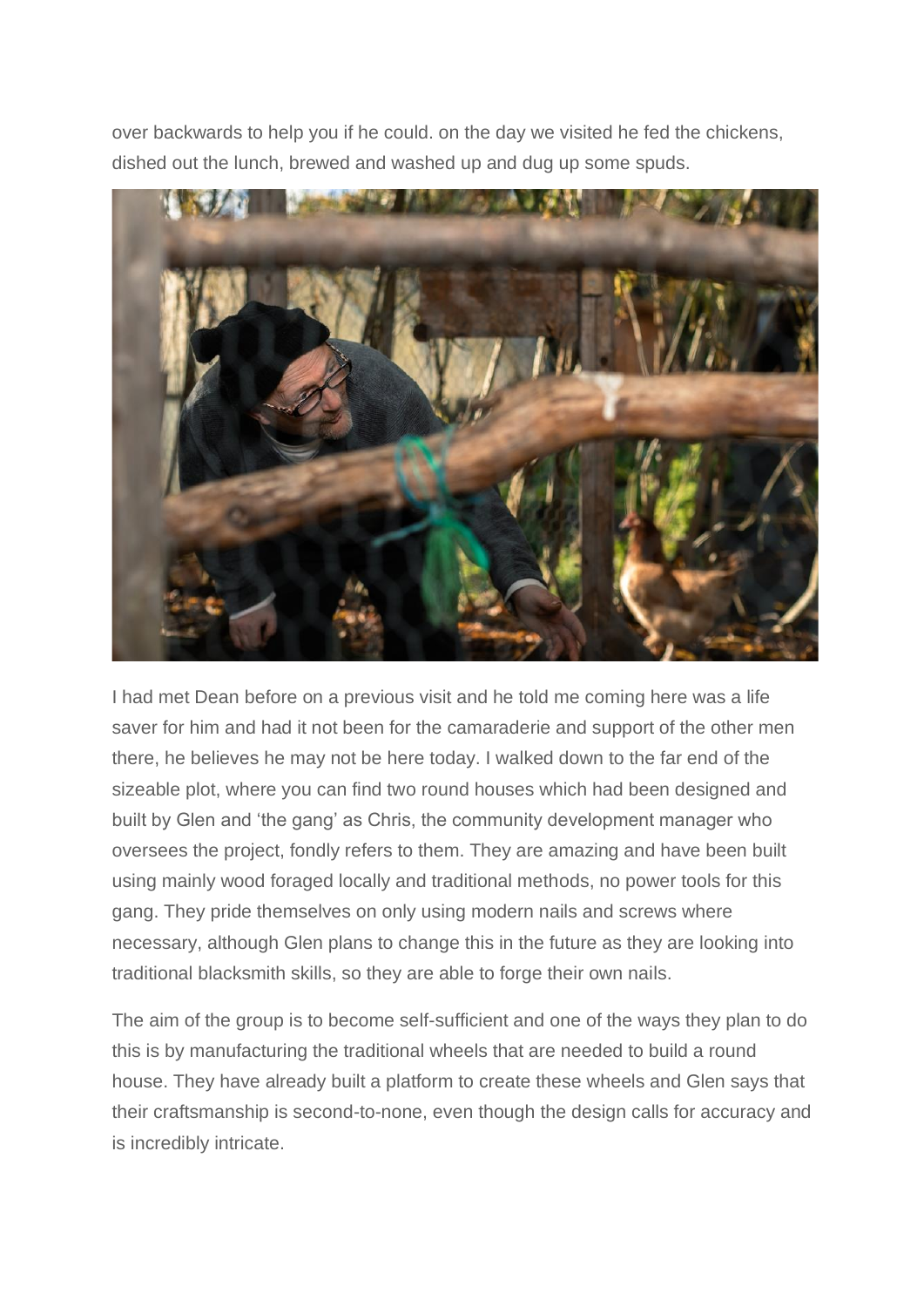Inside, the round houses are remarkably comfortable, and you get a real sense of feeling grounded. As I wandered towards the 'Big Shed', I bumped into Bill, another long-standing member. Among many things, Bill is a poet and musician who started coming along when his wife's dementia was beginning to effect on his own wellbeing, and he felt isolated. He volunteers at a number of charities in Bolton and told me how he now supports other men to deal with the impacts of living with partners who have been diagnosed with dementia.

Bill also told me that for him, coming to Men in Sheds was far more effective than medicine could ever be and called for more awareness. Bill is what I would call a local historian and speaking to him describing Farnworth and its surrounding areas of old put me in mind of listening to my grandma and brought some of her stories to life. He had recently written a poem about the old poorhouse, which later turned into Townleys Hospital and then became Royal Bolton Hospital. Here's a clip of him and Chris rapping a poem he wrote about Fred [Dibnah](https://twitter.com/leadersingm/status/1058056239123435523?s=21)



Over in the 'Big Shed' it was time for lunch. Someone had made a stew and we were offered some along with cake, as luckily for us it was someone's birthday and one of the men used to be a chef and had baked some cakes. Reluctantly we needed to move on. It wasn't that we weren't looking forward to visiting Huddle Up at All Souls,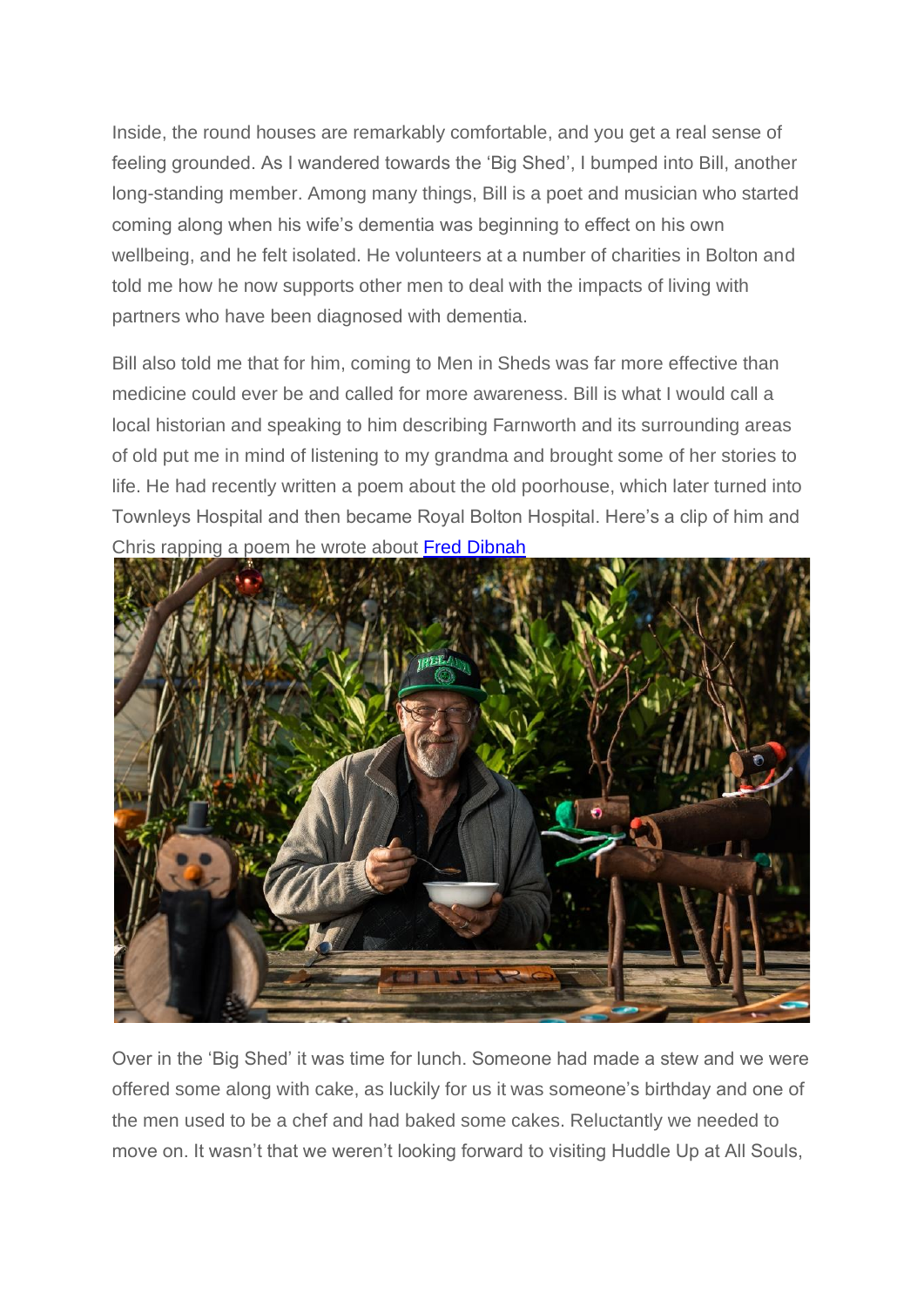it was because we didn't want to leave what was beginning to feel like a craft camp and one I would book into if I had the chance!

The Men in Sheds have been busy making Christmas decorations which they have donated to various Christmas fairs to support Royal Bolton Hospital, Bolton Hospice and Urban Outreach. They also grow vegetables which they donate to the local food bank located at New Bury UCAN.

Three words to sum up what I saw are: belonging, contributing and happy. Seeing is believing, smelling is believing, feeling is believing. There is so much to see and learn from the Men in Sheds that I couldn't possibly do it justice here, so my advice is to get yourself down there or visit your local Men in Sheds. You can also see what 'The Gang' are up to, by following their Facebook



page: <https://www.facebook.com/willowheycommunity/>

### **Third stop: Huddle Up at All Souls**

All Souls is nestled in the heart of Astley Bridge in Bolton and is home to a number of community interest companies, including the one we went to visit. Huddle Up is run by founder Katie McNulty and is xxx. When you enter the building, which is a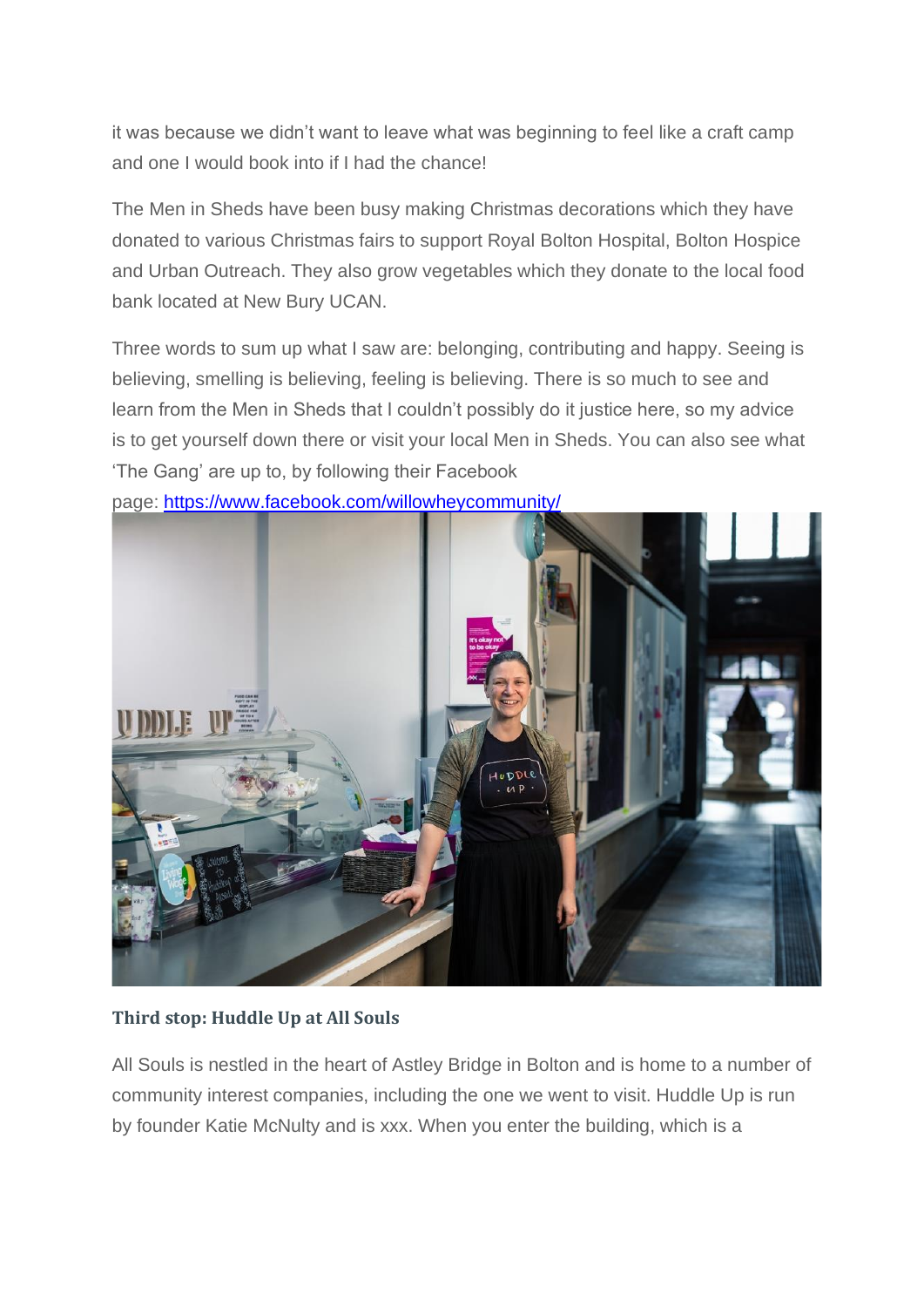restored church, you can't help but feel inspired. It is a perfect blend of old and new, which complements the many social groups that use the space.

Katie and the Huddle Up team have recently celebrated their first birthday, having opened for trading October 2018. The team have the biggest hearts and smiles you'll ever see, and you can feel their determination and hard work flow through all they do. Only one year old and already a welcomed and mature member of the Bolton family.



## **"Our vision is for social exclusion and loneliness to be a thing of the past and for everyone to feel a sense of belonging" – Huddle Up**

Cake aside, we had worked up a real appetite so without further ado we ordered lunch. I could go onto describe how perfect it was, but I'd much prefer you visit and sample for yourselves with my recommendation of course. It was just gone lunchtime and already there had been a men's group, craft group and an English language class. The space is incredibly well used, with areas for anyone and everyone to come and join a group or have a cuppa.

On the next table I noticed an elderly couple just finishing their lunch and later Katie told me that the gentleman was the bell ringer for the church and also ran bell ringing classes to help keep the tradition alive. That's now on my bucket list! Talking about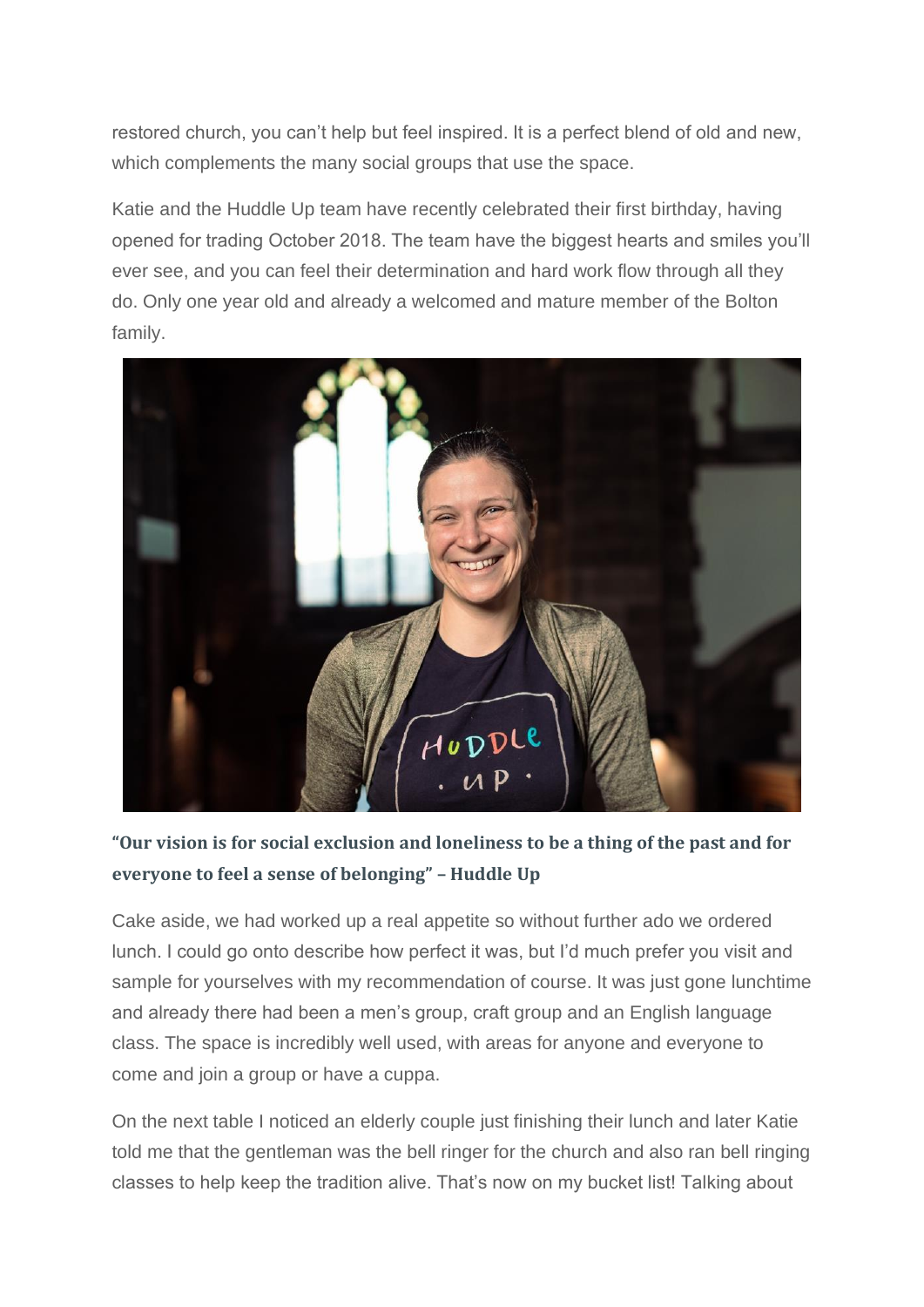tradition, the next day was All Souls Day and he had also shared a recipe for some traditional soul cakes. Dating back to the Middle Ages, these cakes were given out to the '*soulers',* children and the poor and each cake eaten would represent a soul being freed from purgatory. Needless to say, we bought some and they were delicious.

Last year, Katie and a number of volunteers opened the doors of All Souls and Huddle Up to invite anyone who would be spending Christmas Day alone to come and join them for a free Christmas dinner and company. As I said earlier, their mission is alive and well.



Find out more about [Huddle](https://m.facebook.com/HuddleUpAtAllSouls/) Up and All [Souls.](https://www.facebook.com/Allsoulsbolton/)

#### **Final stop: Working Wardrobe**

When we arrived at Working Wardrobe, we were greeted by Dawn who was specially recruited to bring her manager Tony's vision of providing and end-to-end employment offer to life. Like everyone we had met that day Dawn was warm and friendly, sharing with us her 'warts and all' story of how, since opening in June 2018, they have had more than 80 unemployed people walk through their door looking for support with appropriate clothing for an interview and coaching support. Over 40 of these individuals received an offer of employment after their interview. Dawn said: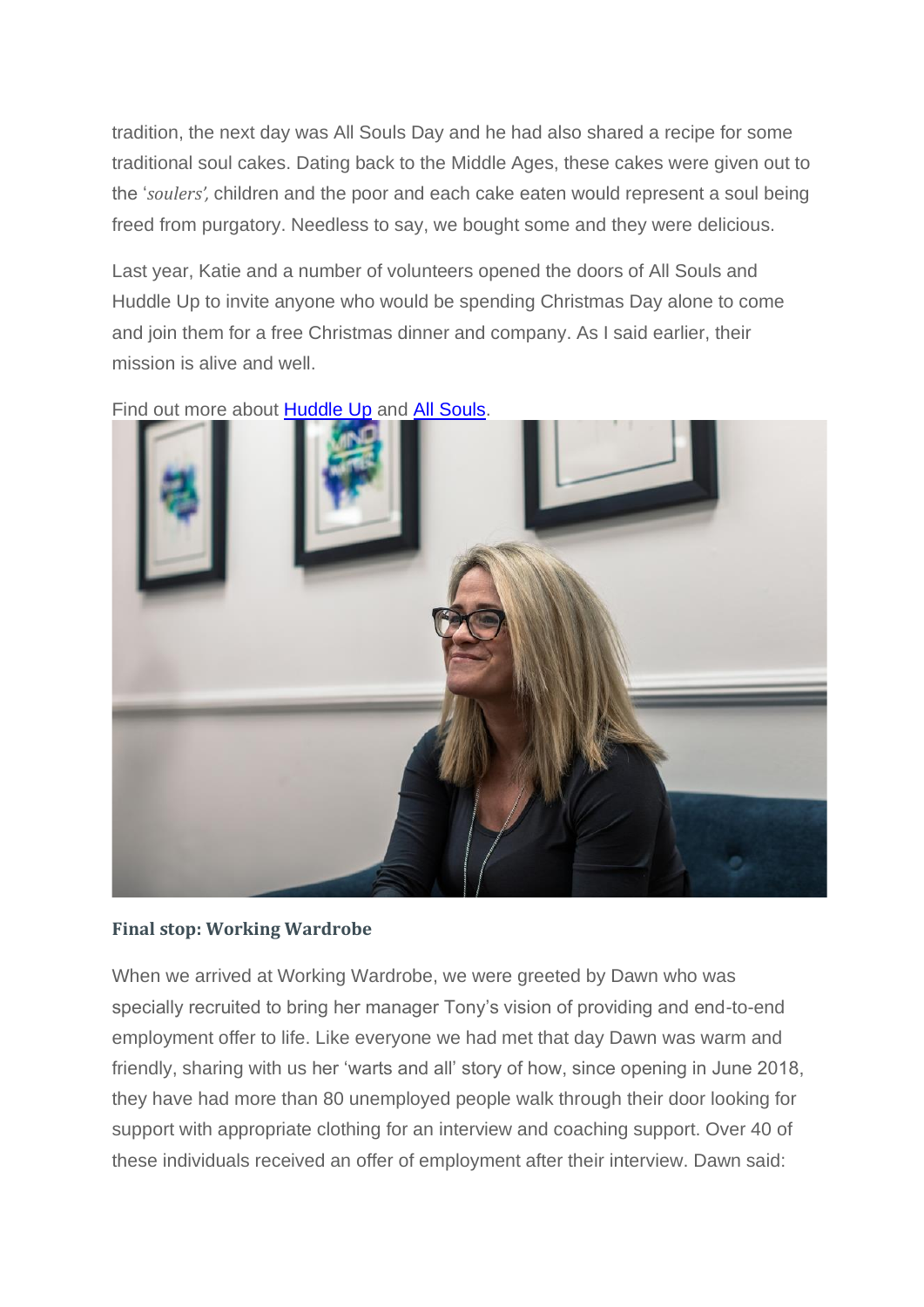"There's no other employment support service out there that offers support with the final barrier of looking the part and that's what we do".

Listening to the story of how the offer has evolved, it's clear that Working Wardrobe has struck the hearts and minds of many. Dawn shared with us the support that they have received from all sectors which comes in many guises. To name a few, Johnsons dry clean every single item of clothing that is donated and makes it to the shop floor and stock room, staff from Turton High School held a clothing rally, Boo Consulting provides career and confidence coaching, local barbers the Gentlemen's Emporium has provided free haircuts to men and a mobile hairdresser has cut and coloured a lady's hair to give her that added confidence.

After a look around the shop, consultation and fitting rooms – which had all been designed to give the feel of exclusivity to anyone who comes for their appointment – we made our way upstairs to the insight training room which is used on a regular basis to run a variety of courses aimed at supporting people into work.

Dawn is part of the employment and enterprise team at Bolton at Home, whose ethos is built around relationships and supporting people to be their best self. Initially they had planned to do an appointment only system, taking referrals from multiple agencies once a job seeker had received their invitation to interview. Dawn laughed when she told us that soon changed. Dawn and the team had seen five people in that day alone, three of which had only contacted them that morning: "The problem is, people are being offered interviews for the following day and we can't turn them away knowing the outfit could make a difference."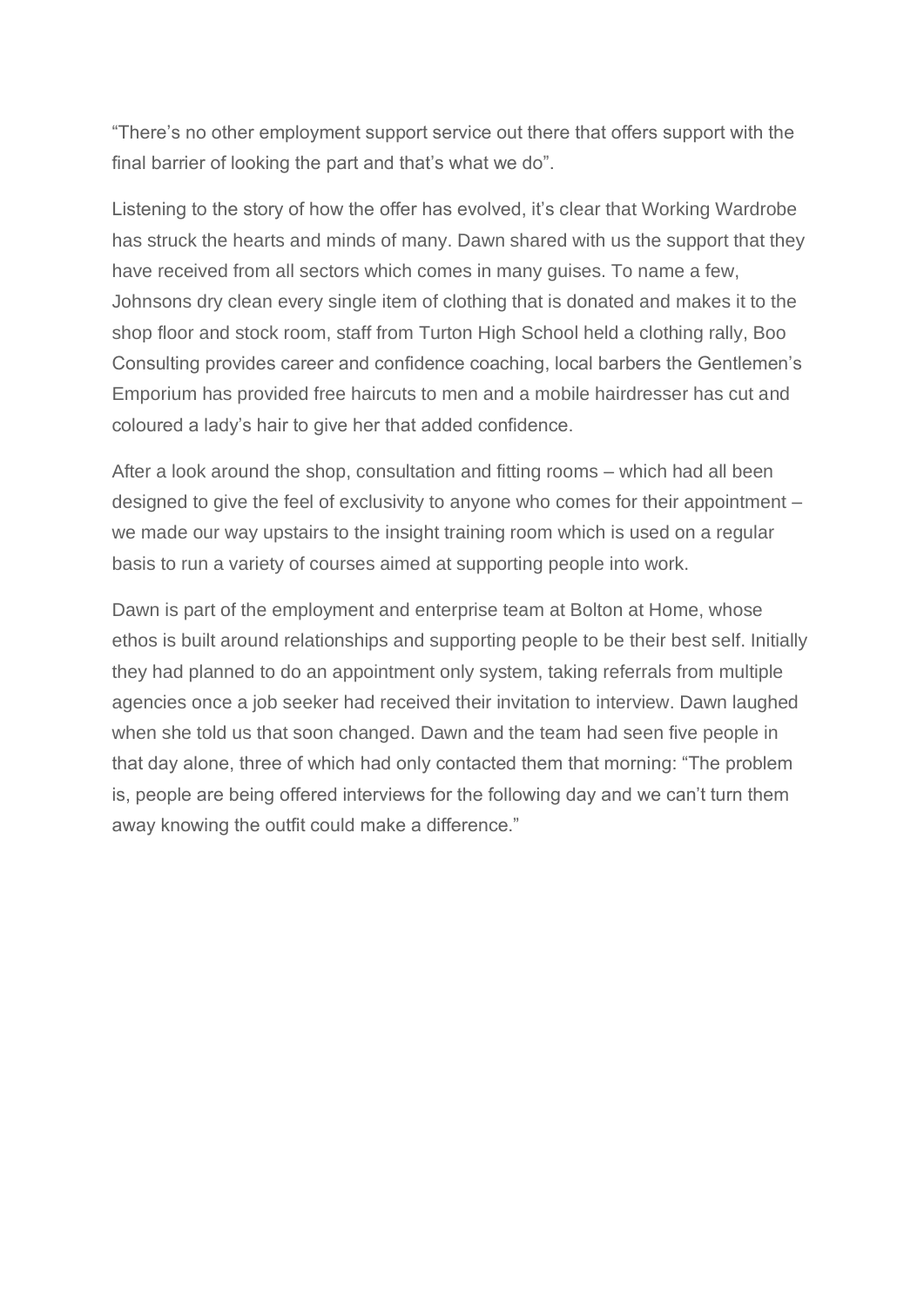

The team have all attended personal dresser training and Dawn shared that if you've got the right stock, making people feel a million dollars is easy. What the team find challenging is not knowing the needs of the person until they are in the shop, and sometimes have needed to discreetly send one of the team on a local shopping trip whilst the person is in a coaching session.

On the surface, the shop provides an outfit and interview tips and techniques to build confidence. Beneath that, though, the team are dealing with a number of challenges that people need support with on a daily basis daily that haven't been picked up along the way. These include addiction, mental health, personal hygiene, the challenges seemed endless. Dawn shared that earlier that day she had dealt with a safeguarding issue which she had picked up during a conversation with the person and needed to act swiftly, to avoid someone who was vulnerable themselves taking a position looking after another vulnerable person: "It's not something we can turn a blind eye to."

Andy Burnham Mayor of Greater Manchester and Matt Ainsworth portfolio holder for employment in GM had recently visited the shop and are now exploring with the team how this can be replicated in other parts of Greater Manchester, which is a testament to the fantastic work that the team does.